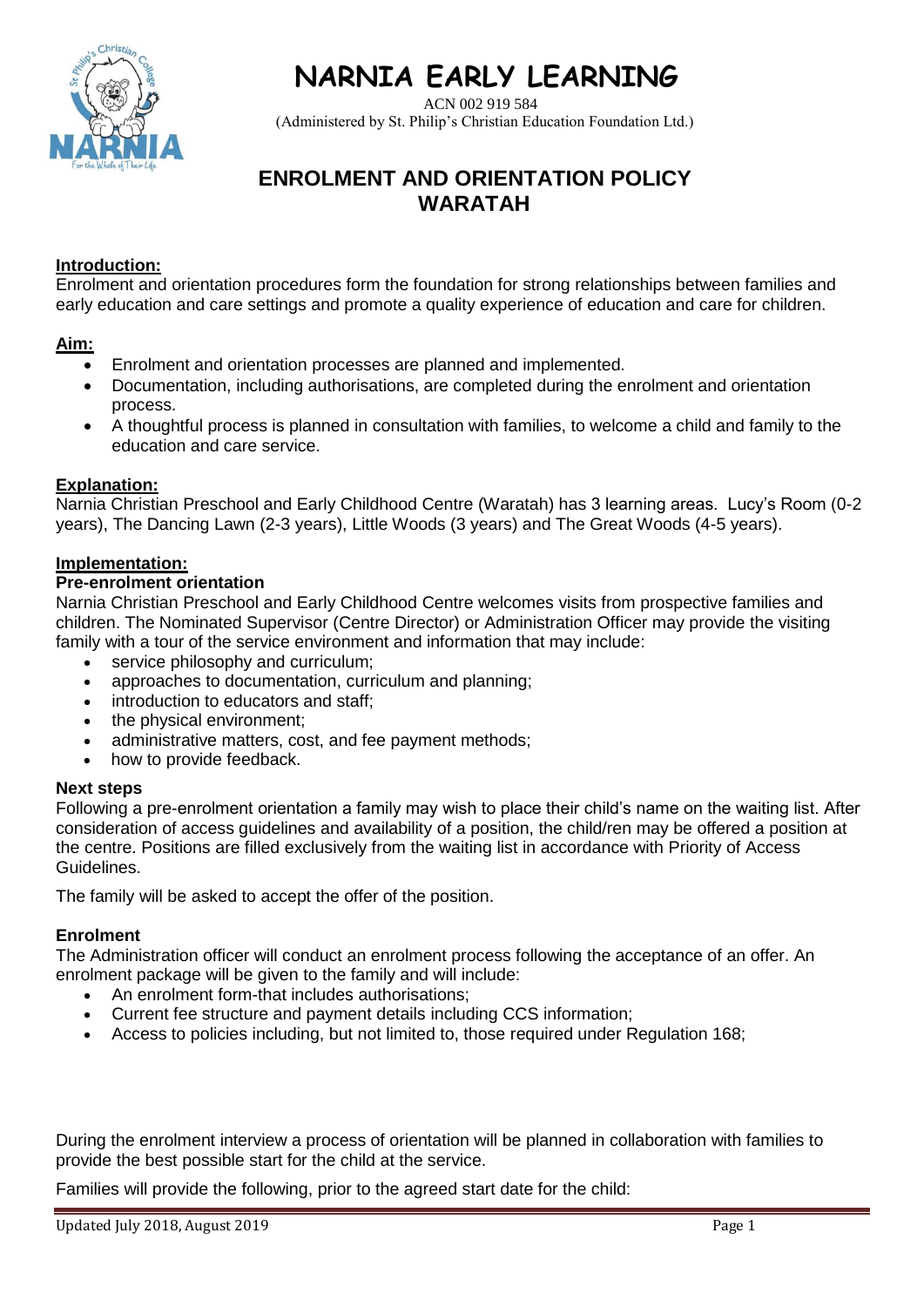- A completed enrolment form including authorisations;
- A \$80 enrolment acceptance fee (non refundable);
- Current Immunisation records;
- Birth Certificate;
- Current contact information for parents and emergency contacts;
- Information on children's additional needs (including medical conditions, health and developmental concerns).
- Court Orders, Parenting Orders or Plans. Court Orders relating to child's residence or contact with a parent or other person.
- The child and one parent's Centrelink CRN including evidence of application for CCS/ACCS
- The primary CRN holder will be required to sign a complying written agreement (CWA) on enrolment.

This information will be kept at the service premises in accordance with service policies and the *Education and Care Services National Regulations 2011*.

#### **Prior to formally commencing at the service:**

- 1. Prior to the child's first day educators and staff will familiarise themselves with information about the child from the enrolment information provided. They will ensure they are aware of any medical conditions and how to manage them if required.
- 2. The Nominated Supervisor (Centre Director) or Administration Officer will inform the educators and staff of the intended time for any pre-commencement orientation visits.
- 3. A family member will remain on the premises during these orientation visits. The family must sign the visitors book/register on arrival and when they leave. The child cannot be left at the service until they have formally commenced at the service and are therefore not included in the ratios.
- 4. During the orientation process educators and staff will interact with the child and actively encourage them to engage in the service program and activities. They will also be available to the family to answer any questions they may have, whilst ensuring they are not compromising the supervision of other children or required ratios.

#### **Upon commencement**

On the child's first day of attendance educators and staff will welcome the family and the child, ensuring that there is a space ready for the child's belongings. Educators will reassure the family and assist with separation if required. Throughout the day, educators welcome phone contact with the family to let them know how their child is settling.

When first placing your children in child care, we understand that parents may feel anxious about leaving their child in the care of someone else. The staff at Narnia Christian Preschool and Early Childhood Centre are here to help and support the parents and children throughout this time.

Parents are also invited to an information night in February which explains the program, philosophy, the child's requirements and tips for settling children into the environment. Separate sessions will be held for each room.

Families who start mid-year particularly or where children are having difficulty separating are encouraged to gradually settle their children into the Centre. Often children will settle into a new environment easier if they start with short stays, and build up to whole days. This can be done in a number of ways. A suggested way to commence the orientation process is: